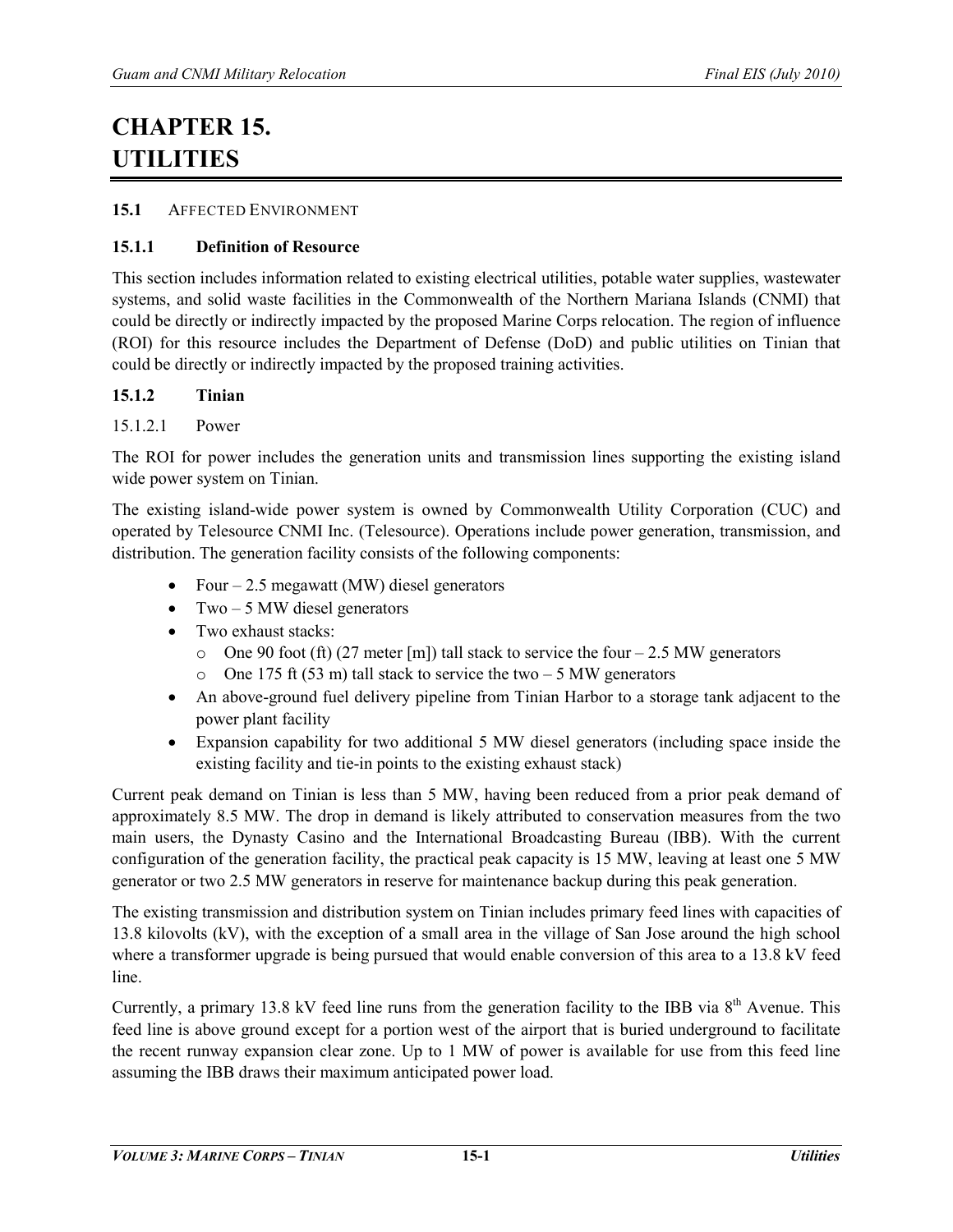A separate 13.8 kV feed line runs from the generation facility to the airport. This feed line runs above ground via Broadway north to the airport access road, then west along this airport access road to the airport. Up to 1.5 MW would be available for use from this feed line following expansion of the airport.

# 15.1.2.2 Potable Water

The ROI for potable water includes the existing municipal potable water system on Tinian. The primary source of potable water on Tinian is the freshwater Marpo Valley marsh. The marsh is the exposed surface of a basal groundwater lens. Water is collected from the lens by two horizontal wells, Maui Well No. 1 and Maui Well No. 2. It has been estimated that the Maui Well Nos. 1 and 2 together can produce at least 1 million gallons per day (MGd) (3.8 million liters per day [mld]) of clean, low salinity, potable water in the dry season, and 1.5 MGd (5.7 mld) in the wet season (Belt Collins 2003).

Tinian's public water system is operated and maintained by the CUC. Existing water infrastructure includes the two Maui-type horizontal wells, four deep vertical wells, chlorine injection points, two storage tanks, and water distribution lines servicing the San Jose, Makpo Heights, and Carolinas Heights areas. The two storage tanks include a 0.25 million gallon (MG) (0.95 million liter) tank south of the airport; and a 0.5 MG (1.9 million liter) tank in the vicinity of Carolinas Heights.

Currently, the quantity of water production from municipal wells easily meets the current average daily water demand of approximately 1.3 MGd (4.9 mld). The capacity for water production is 2.2 MGd (8.3 mld) based on a 24-hour period and 1.8 MGd (12.3 mld) for a 16-hour period.

### 15.1.2.3 Wastewater

There is currently no centralized wastewater treatment system on Tinian. Most residents utilize personal septic tanks with leach fields or cesspools. The Tinian Dynasty Hotel and Casino has its own tertiary treatment plant with an average flow of 0.17 MGd (0.64 mld) and discharges the treated effluent to a leach field on the hotel's property. The IBB has its own septic tank/leach field system. DoD installed a septic tank/leach field in 1998-1999 in support of the "Tandem Thrust" training exercise (CNMI Division of Water Quality [DEQ] 1999). The size of the septic tank is 25-feet (ft) (8-meters [m]) long, 25-ft (8-m) wide and 5-ft (1.5-m) deep below bottom of the outlet pipe. The size of the leach field is 70-ft (21-m) long, 40-ft (12-m) wide and 6-ft (2-m) deep from finish grade to bottom of gravel. The system was permitted to service population of 2,500 and handle an average daily sewage flow of 6,640 gallons/day (25,140 liters/day). That exercise involved approximately 2,000 people for one week. This DoD septic tank/leach field is not currently being used, so its total capacity would be available. Portable sanitary facilities are used on Tinian, being available from an on-island company.

A centralized wastewater treatment plant, treating wastewater mainly generated from residents on the southern portion of the island, was studied and proposed at a location south of the IBB, west of  $8<sup>th</sup>$ Avenue, and co-located with a proposed solid waste landfill. Funding to construct and operate the proposed wastewater treatment plant is not currently available. The proposed new training ranges would not restrict civilian access to and west of  $8<sup>th</sup>$  Avenue, thus there would be no impact to the operation of the proposed new wastewater treatment plant should it be built.

# 15.1.2.4 Solid Waste

The ROI for solid waste includes the existing unlined open dump operated by the CNMI Department of Public Works and the proposed new landfill adjacent to the proposed new wastewater treatment plant, south of the IBB, and west of  $8<sup>th</sup>$  Avenue. All municipal solid waste (including septage) is currently received at an open dumpsite located approximately 0.5 mile (mi) (0.8 kilometer [km]) north of San Jose,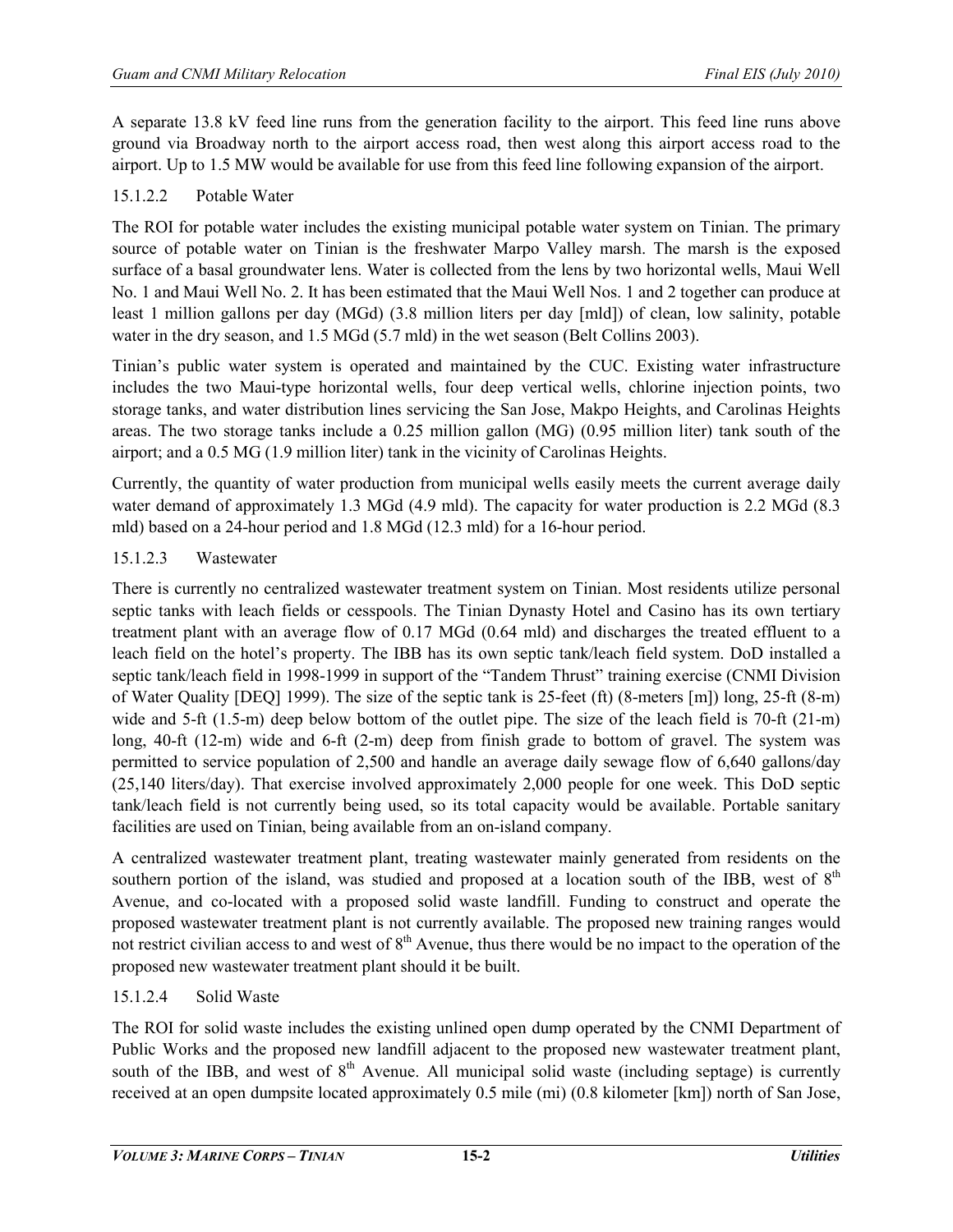and west of 8th Avenue. The disposal site is operated as an open burning dump. Current practice is for septage pumped from septic tanks, cesspools, or portable sanitation devices to be discharged at an area adjacent to the existing open dumpsite as there is no separate septage disposal facility. The existing municipal solid waste dumpsite does not comply with the Resource Conservation and Recovery Act Subtitle D regulations for municipal solid waste landfills (40 Code of Federal Regulations Part 258). Development of a new compliant landfill for Tinian is currently in the planning/design phase (Wil-Chee Planning 2005). The proposed new ranges would not restrict civilian access to and west of  $8<sup>th</sup>$  Avenue. Thus, operations at the proposed new landfill and the existing landfill would not be impacted.

### 15.2 ENVIRONMENTAL CONSEQUENCES

This section contains a discussion of the potential environmental consequences associated with implementation of the proposed alternatives for power, potable water, wastewater, and solid waste.

#### 15.2.1.1 Approach to Analysis

### Methodology

The impact analysis for utilities is based on comparing the existing capacity and demand on a utility to the projected capacity and demand under each of the alternatives.

#### Determination of Significance

A determination of significant adverse effect is made where the projected increase in demand for a utility would exceed the planned capacity for that utility.

#### Issues Identified during Public Scoping Process

As part of the analysis, concerns related to utilities that were mentioned by the public, including regulatory stakeholders, during the public scoping meetings were addressed. This includes concern for the impact that the proposed United States (U.S.) Marine Corps relocation would have on public utilities on Tinian, and a desire on the part of respondents for the military to partner with the CUC to improve utilities and infrastructure for all residents.

Respondents questioned if the existing utility infrastructure and the reliability of the CUC could sustain adequate utility services with the increase in military training activities. In addition, respondents requested that a certified solid waste landfill be constructed and operated on Tinian.

### **15.2.2 Alternative 1 (Preferred Alternative)**

15.2.2.1 Tinian

#### Construction

There would be minimal construction activities associated with the proposed action. There would be some clearing and grading to establish the ranges and for placement of targets. Construction equipment would be diesel-powered and there would be water trucks available for construction-related activities such as dust-control. Water trucks would utilize the municipal water supply; however, this would be short-term and would not have an adverse impact on the municipal water supply. Bottled potable water would be provided to construction workers for drinking. Impacts to utilities would be less than significant.

#### Operation

No supporting facilities are proposed for the Tinian firing ranges. All training would be considered "expeditionary," in that the Marines would bring all necessary equipment to the ranges, would bivouac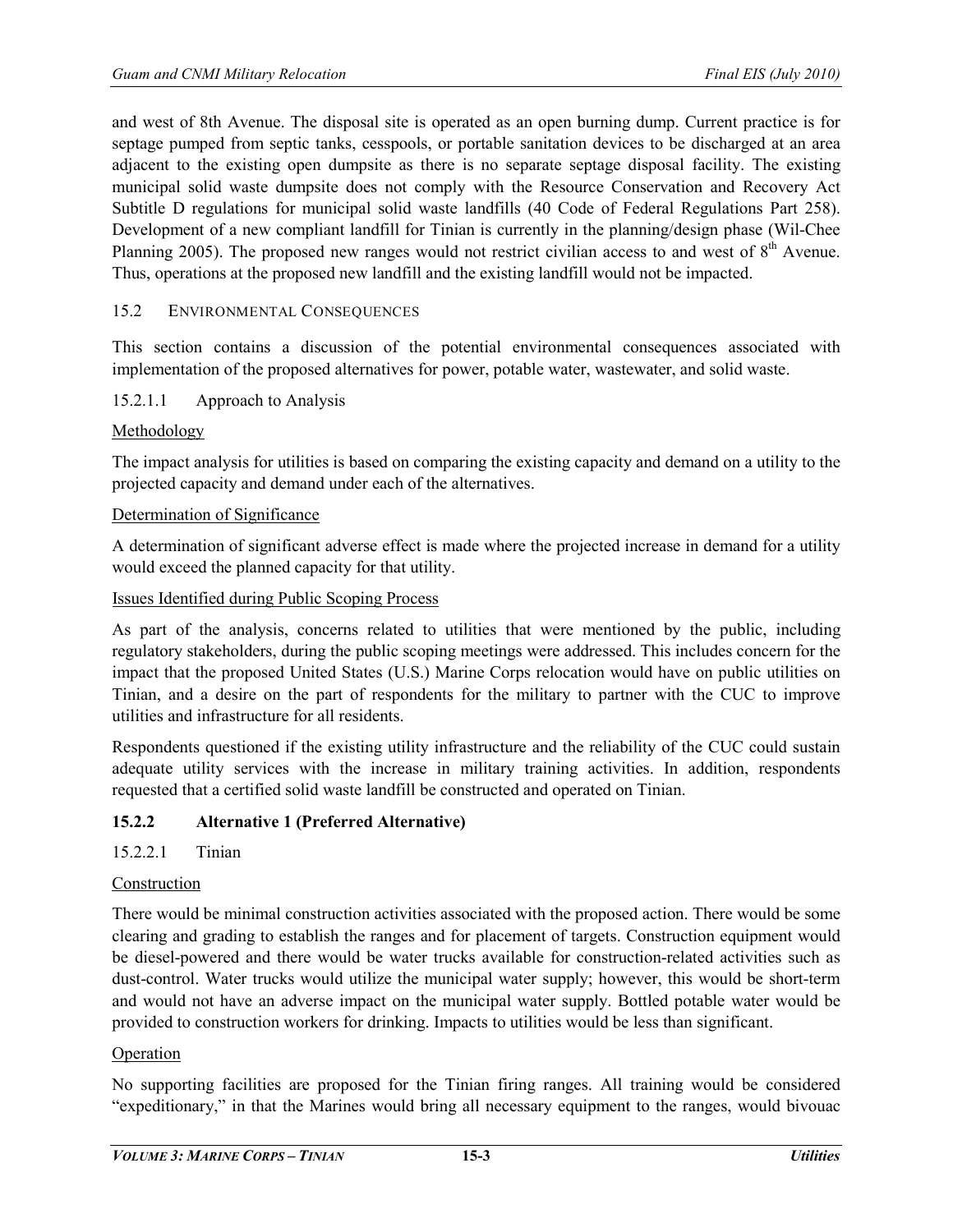onsite, and would remove all equipment following completion of the training activities. No construction of utility infrastructure or tie-ins to public utilities are proposed to support the firing ranges.

Water service would be provided via a water truck. Estimated potable water consumption would be 1 gallon per person per day for drinking and additional water would be consumed for cleaning, bathing, etc. Bottled potable water would be delivered to the range support areas associated with the four proposed ranges. Range fire fighting would be performed by local fire fighting services, as augmented for a range fire fighting role. Portable sanitary facilities would be provided at the ranges and bivouac areas by a contractor. Solid waste would be collected and returned with the using unit, pending a certified landfill being established on Tinian. Portable generators or solar-battery systems would be used to operate any equipment needed at the bivouac site.

The existing municipal water supply is adequate to support the proposed military demand. Proposed training activities would have no impact on public power or wastewater utilities on Tinian. Solid waste would be back-hauled to Guam, and the DoD would not dispose of solid waste at the open dump operated by the CNMI Department of Public Works.

For the training exercises, portable sanitary facilities would be provided and maintained by a contractor company. This contract would require the collected wastewater to be disposed in compliance with both local and federal regulations and that compliance would be monitored by DoD field inspectors. Leach field friendly odor control chemicals, such as IceClear® LavFluid or Spartan Consume® Eco-Lyzer® Neutral Disinfectant, would be used by the contracted services to prevent any impacts to groundwater from septic tank/leach field operations. The estimated wastewater generation for 400 people for one week using portable toilets is approximately 5 gallons per person per day (19 liters per person per day), or a total of 2,000 gallons per day (7,529 liters per day) (*Integrated Publishing-Construction,* Public Picnic Parks (toilet waste only), www.tpub.com). Potential disposal methods that the contractor could utilize include: 1) taking the wastewater to the existing DoD septic tank/leach field system (refer to Figure 2.1- 3), after performing maintenance to ensure proper operation of this existing DoD facility, 2) taking the wastewater to the Dynasty Casino and injecting into their tertiary treatment system, 3) constructing a new leach field to handle the wastewater, and 4) finding other existing septic tank/leach field systems on Tinian with the capacity to accept this wastewater and with an owner willing to accept it. The preferred approach would be option 1, the use of an existing DoD septic tank/leach field. Septage from the portable sanitary facilities would be emptied by the providing contractor into and treated at the existing DoD septic tank/leach field. The existing septic tank with dimensions of 25 ft x 20 ft x 5 ft (8 m x 8 m x 2 m) would provide 224 hours retention time for the estimated flow of 2,000 gallons per day (7,529 liters per day), which exceeds UFC suggested 24 hours retention time in a normal septic tank design. The other options would not be implemented as part of the proposed action. The existing DoD system has adequate pretreatment capacity based on the original design basis population and can handle the flows without major failure or raw sewage backups (CNMI DEQ 1999). DoD would monitor the contractor's execution in proper disposal of the wastewater and would perform the following operation and maintenance of the septic tank and leach field system per permit requirements:

- Septic system would be inspected at intervals of not more than 3 years to determine the rate of scum and sludge accumulation.
- Inlet, outlet, and key joints to the septic tank would be inspected for damage after each pump out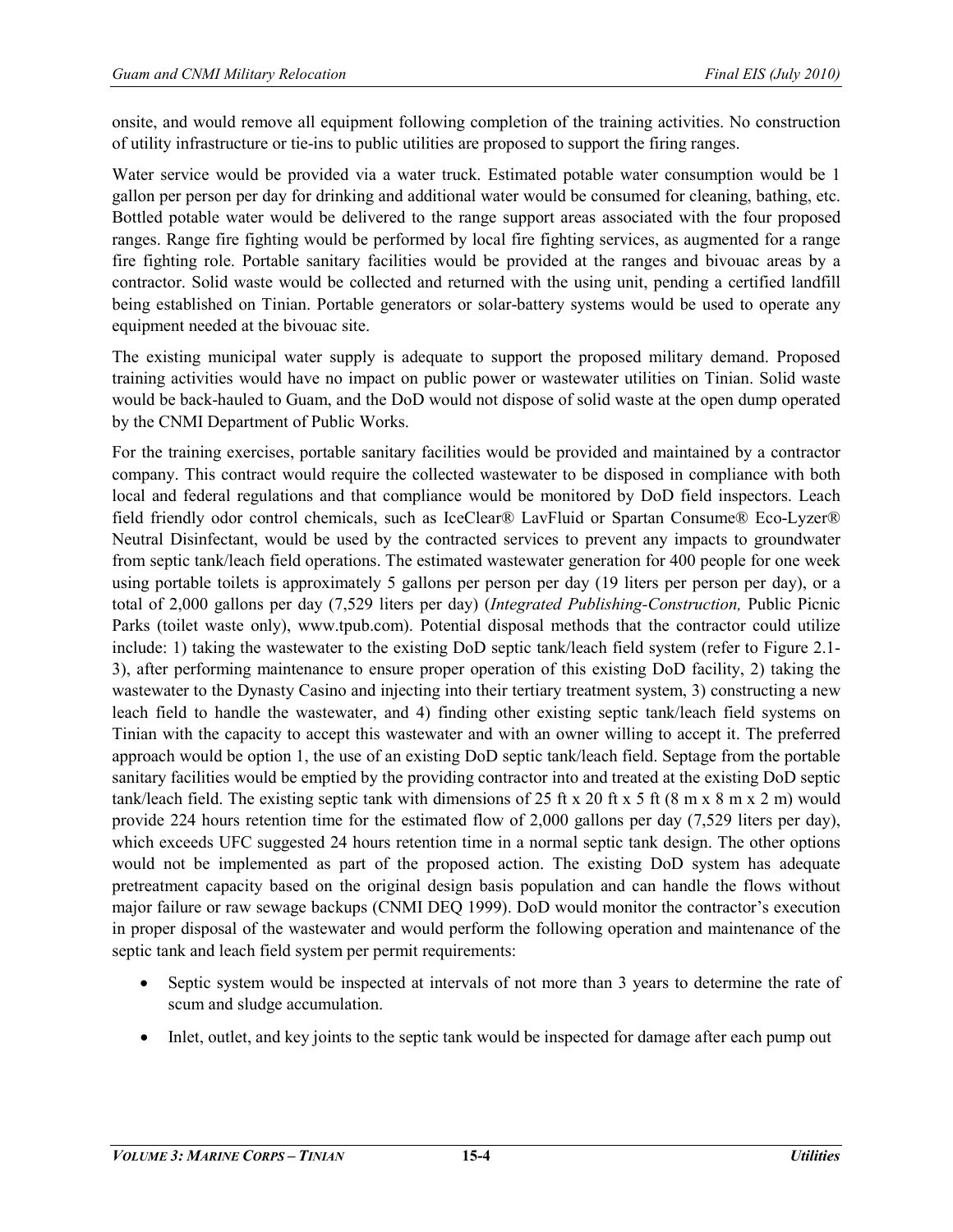- The septic tank would be cleaned or pumped out if the bottom of the scum layer is within 3 inches (in) (8 centimeters [cm]) of the bottom of the outlet device, and the sludge level is within 8 inches (20 cm) from the bottom of the outlet device.
- DoD would obtain approval from the DEQ prior to using a cleaning agent (degreaser) to maintain the system.

Impacts to utilities would be less than significant. Impacts to water resources are presented in Chapter 4, Water Resources; use of the existing septic tank/leach field would result in less than significant impacts to groundwater and nearshore water.

### 15.2.2.2 Summary of Alternative 1 Impacts

Table 15.2-1 summarizes Alternative 1 impacts.

| $\sigma$ . There have $\sigma$ is the pace $\sigma$ |                           |                                                                                                                                                                                                                                                                                                                                                                                                                                                                                                                                                                                                                                                                                                                                              |  |  |  |
|-----------------------------------------------------|---------------------------|----------------------------------------------------------------------------------------------------------------------------------------------------------------------------------------------------------------------------------------------------------------------------------------------------------------------------------------------------------------------------------------------------------------------------------------------------------------------------------------------------------------------------------------------------------------------------------------------------------------------------------------------------------------------------------------------------------------------------------------------|--|--|--|
| Area                                                | <b>Project Activities</b> | <b>Project Specific Impacts</b>                                                                                                                                                                                                                                                                                                                                                                                                                                                                                                                                                                                                                                                                                                              |  |  |  |
|                                                     | Construction              | There would be water trucks available for construction-related activities such as<br>dust-control. Water trucks would utilize the municipal water supply. The<br>existing municipal water supply is adequate to support the proposed military<br>demand; no adverse impacts would be anticipated.                                                                                                                                                                                                                                                                                                                                                                                                                                            |  |  |  |
| Tinian                                              | Operation                 | No construction of utility infrastructure or tie-ins to public utilities are proposed<br>to support the firing ranges. Potable water from the municipal water supply<br>would be provided via a water truck. The existing municipal water supply is<br>adequate to support the proposed military demand. Proposed training activities<br>would have no impact on public power and wastewater utilities on Tinian. Solid<br>waste would be back-hauled to Guam, and the DoD would not dispose of solid<br>waste at the open dump operated by the CNMI Department of Public Works.<br>Septage from the portable sanitary facilities would be emptied by the providing<br>company into and treated at the existing DoD septic tank/leach field. |  |  |  |

#### **Table 15.2-1. Summary of Alternative 1 Impacts**

# 15.2.2.3 Alternative 1 Proposed Mitigation Measures

No mitigation measures are suggested for Alternative 1.

### **15.2.3 Alternative 2**

15.2.3.1 Tinian

### Construction

The construction impacts for Alternative 2 are the same as Alternative 1. Therefore, impacts to utilities would be less than significant.

### Operation

The operation impacts for Alternative 2 are the same as Alternative 1. Therefore, impacts to utilities would be less than significant.

15.2.3.2 Summary of Alternative 2 Impacts

Table 15.2-2 summarizes Alternative 2 impacts.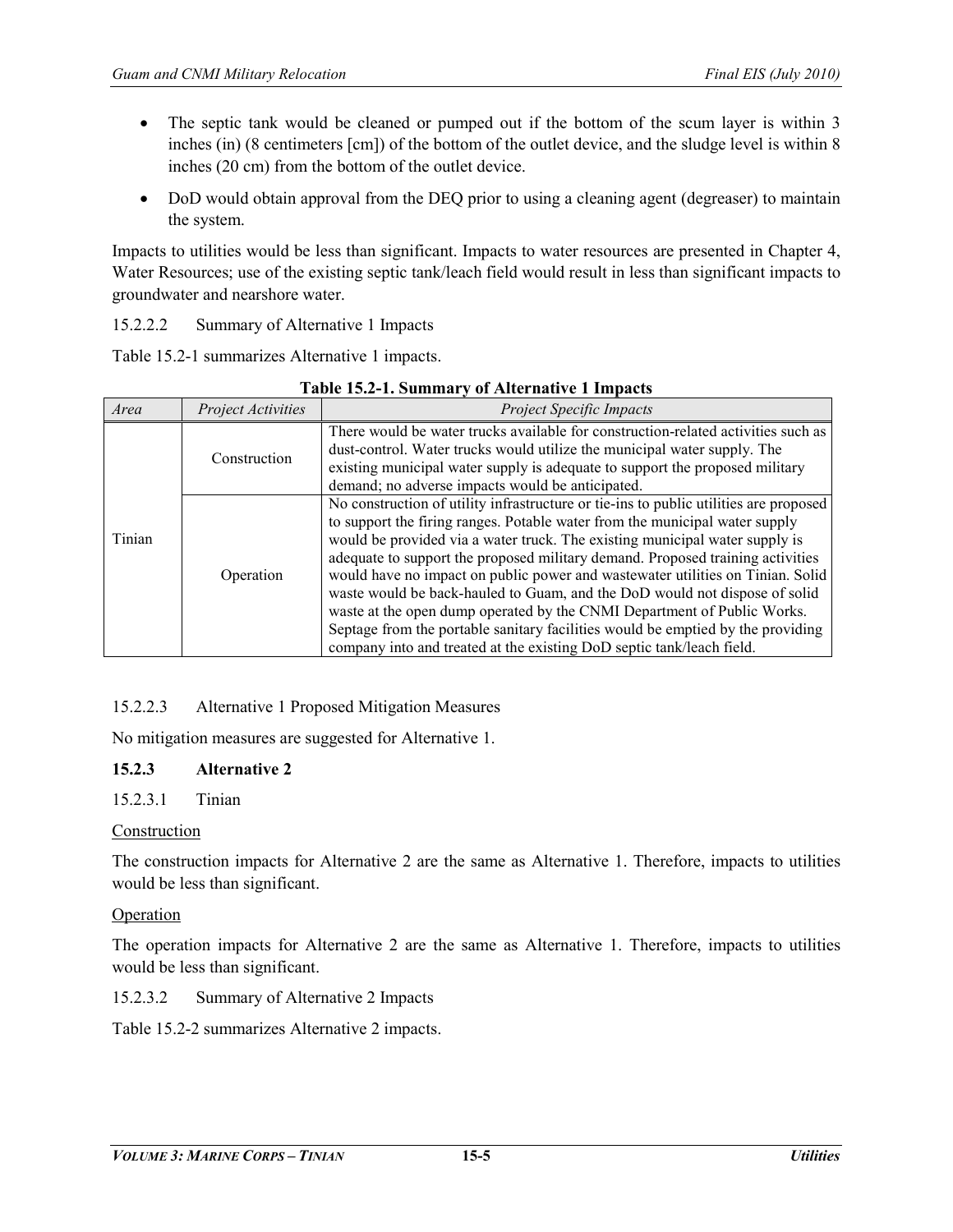| Area   | Project Activities | Project Specific Impacts                                                                                                                                                                                                                                                                                                                                                                                                                                                                                                                                                                                                                                                                                                                     |  |  |
|--------|--------------------|----------------------------------------------------------------------------------------------------------------------------------------------------------------------------------------------------------------------------------------------------------------------------------------------------------------------------------------------------------------------------------------------------------------------------------------------------------------------------------------------------------------------------------------------------------------------------------------------------------------------------------------------------------------------------------------------------------------------------------------------|--|--|
| Tinian | Construction       | There would be water trucks available for construction-related activities such as<br>dust-control. Water trucks would utilize the municipal water supply. The<br>existing municipal water supply is adequate to support the proposed military<br>demand; no adverse impacts would be anticipated.                                                                                                                                                                                                                                                                                                                                                                                                                                            |  |  |
|        | Operation          | No construction of utility infrastructure or tie-ins to public utilities are proposed<br>to support the firing ranges. Potable water from the municipal water supply<br>would be provided via a water truck. The existing municipal water supply is<br>adequate to support the proposed military demand. Proposed training activities<br>would have no impact on public power and wastewater utilities on Tinian. Solid<br>waste would be back-hauled to Guam, and the DoD would not dispose of solid<br>waste at the open dump operated by the CNMI Department of Public Works.<br>Septage from the portable sanitary facilities would be emptied by the providing<br>company into and treated at the existing DoD septic tank/leach field. |  |  |

### **Table 15.2-2. Summary of Alternative 2 Impacts**

# 15.2.3.3 Alternative 2 Proposed Mitigation Measures

No mitigation measures are suggested for Alternative 2.

### **15.2.4 Alternative 3**

### 15.2.4.1 Tinian

### Construction

The construction impacts for Alternative 3 are the same as Alternative 1. Therefore, impacts to utilities would be less than significant.

#### Operation

The operation impacts for Alternative 2 are the same as Alternative 1. Therefore, impacts to utilities would be less than significant.

### 15.2.4.2 Summary of Alternative 3 Impacts

Table 15.2-3 summarizes Alternative 3 impacts.

| Area   | <b>Project Activities</b> | <b>Project Specific Impacts</b>                                                                                                                                                                                                                                                                                                                                                                                                                                                                                                                                                                                                                                                                                                              |  |
|--------|---------------------------|----------------------------------------------------------------------------------------------------------------------------------------------------------------------------------------------------------------------------------------------------------------------------------------------------------------------------------------------------------------------------------------------------------------------------------------------------------------------------------------------------------------------------------------------------------------------------------------------------------------------------------------------------------------------------------------------------------------------------------------------|--|
|        | Construction              | There would be water trucks available for construction-related activities such as<br>dust-control. Water trucks would utilize the municipal water supply. The<br>existing municipal water supply is adequate to support the proposed military<br>demand; no adverse impacts would be anticipated.                                                                                                                                                                                                                                                                                                                                                                                                                                            |  |
| Tinian | Operation                 | No construction of utility infrastructure or tie-ins to public utilities are proposed<br>to support the firing ranges. Potable water from the municipal water supply<br>would be provided via a water truck. The existing municipal water supply is<br>adequate to support the proposed military demand. Proposed training activities<br>would have no impact on public power and wastewater utilities on Tinian. Solid<br>waste would be back-hauled to Guam, and the DoD would not dispose of solid<br>waste at the open dump operated by the CNMI Department of Public Works.<br>Septage from the portable sanitary facilities would be emptied by the providing<br>company into and treated at the existing DoD septic tank/leach field. |  |

#### **Table 15.2-3. Summary of Alternative 3 Impacts**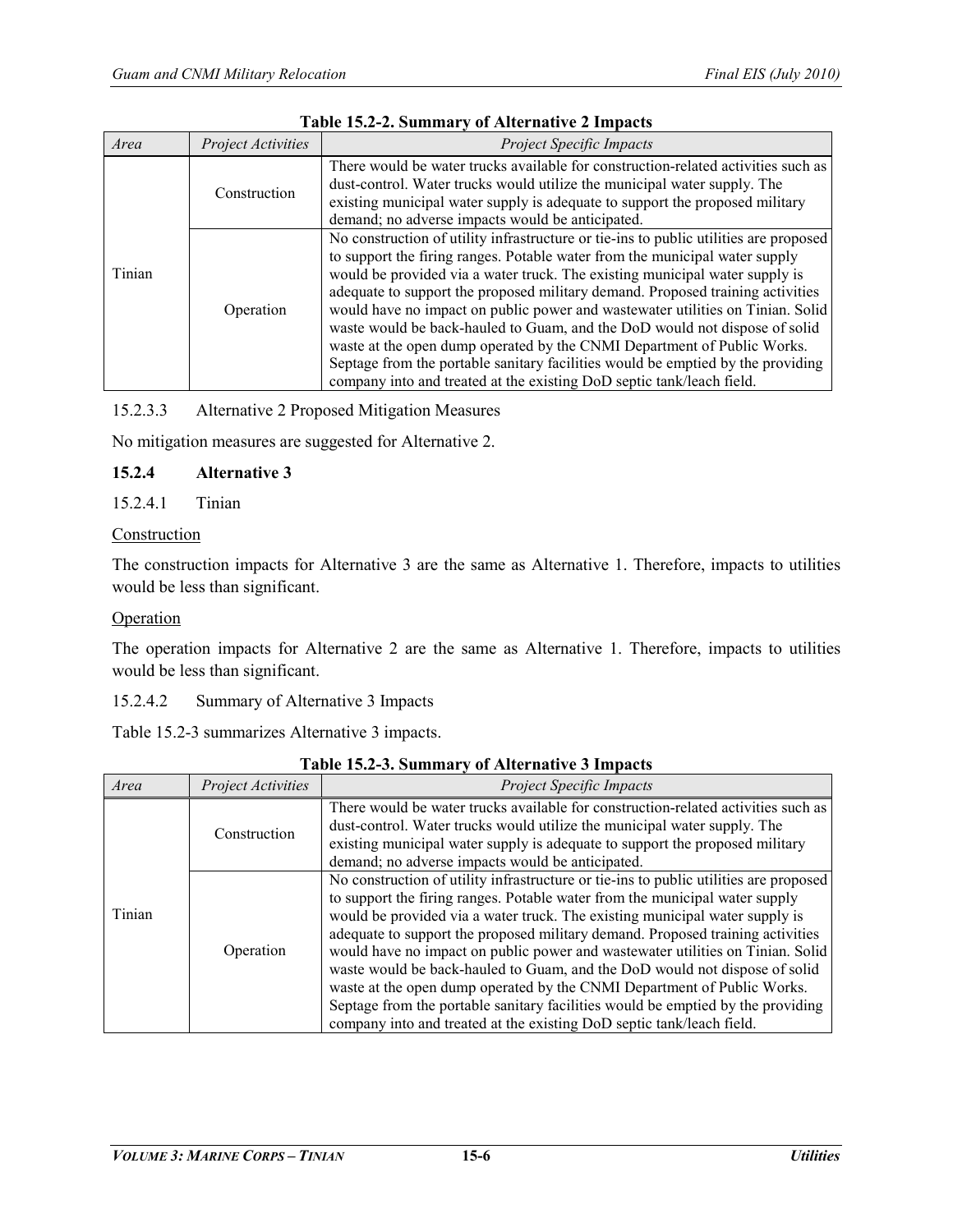# 15.2.4.3 Alternative 3 Proposed Mitigation Measures

No mitigation measures are suggested for Alternative 3.

# **15.2.5 No-Action Alternative**

Under the no-action alternative, no new construction or new training activities associated with the Marine Corps relocation to Guam would occur in Tinian, and the Marine Corps would not meet training needs and requirements in support of the proposed action. The purpose and need for training in Tinian as described in Chapter 1 would not be met. There would be no change to power, potable water, wastewater, and solid waste infrastructure on Tinian. Therefore, the no-action alternative would have no impacts to utilities.

# **15.2.6 Summary of Impacts**

Table 15.2-4 summarizes the potential impacts of each action alternative and the no-action alternative. A text summary is provided below.

| Alternative 1                                                                                                                                        | <i>Alternative 2</i>                                                                                                                                        | Alternative 3                                                                                                                                               | No-Action Alternative |  |  |  |  |
|------------------------------------------------------------------------------------------------------------------------------------------------------|-------------------------------------------------------------------------------------------------------------------------------------------------------------|-------------------------------------------------------------------------------------------------------------------------------------------------------------|-----------------------|--|--|--|--|
| <b>Utilities</b>                                                                                                                                     |                                                                                                                                                             |                                                                                                                                                             |                       |  |  |  |  |
| LSI<br>• Use of existing<br>wastewater treatment<br>systems and potable<br>water<br>NI<br>• Power and solid waste<br>utilities would not be<br>used. | <b>LSI</b><br>• Use of existing<br>wastewater treatment<br>systems and potable<br>water<br>NI<br>• Power and solid waste<br>utilities would not be<br>used. | <b>LSI</b><br>• Use of existing<br>wastewater treatment<br>systems and potable<br>water<br>NI<br>• Power and solid waste<br>utilities would not be<br>used. | NI<br>• No impacts    |  |  |  |  |

*Legend:* LSI = Less than significant impact, NI = No impact.

No construction of utility infrastructure or tie-ins to public utilities are proposed. However, treatment and disposal of wastewater generated during training exercises would be done at existing DoD on-island facilities. Potable water would also be obtained from the current on-island public water system and used for fire-fighting activities. These existing systems are adequate to handle the additional demand with less than significant impacts. Thus the overall summary of impacts would be deemed less than significant from implementation of any of the alternatives considered.

# **15.2.7 Summary of Proposed Mitigation Measures**

Less than significant impacts would result from the implementation of the proposed action, and no mitigation measures are required. Table 15.2-5 summarizes the proposed mitigation measures.

| Table 19.2-9. Summary of Froposcu britigation bicasures |                      |               |  |  |  |  |
|---------------------------------------------------------|----------------------|---------------|--|--|--|--|
| Alternative 1                                           | <i>Alternative 2</i> | Alternative 3 |  |  |  |  |
| <b>Utilities</b>                                        |                      |               |  |  |  |  |
| None                                                    | None                 | None          |  |  |  |  |

**Table 15.2-5. Summary of Proposed Mitigation Measures**